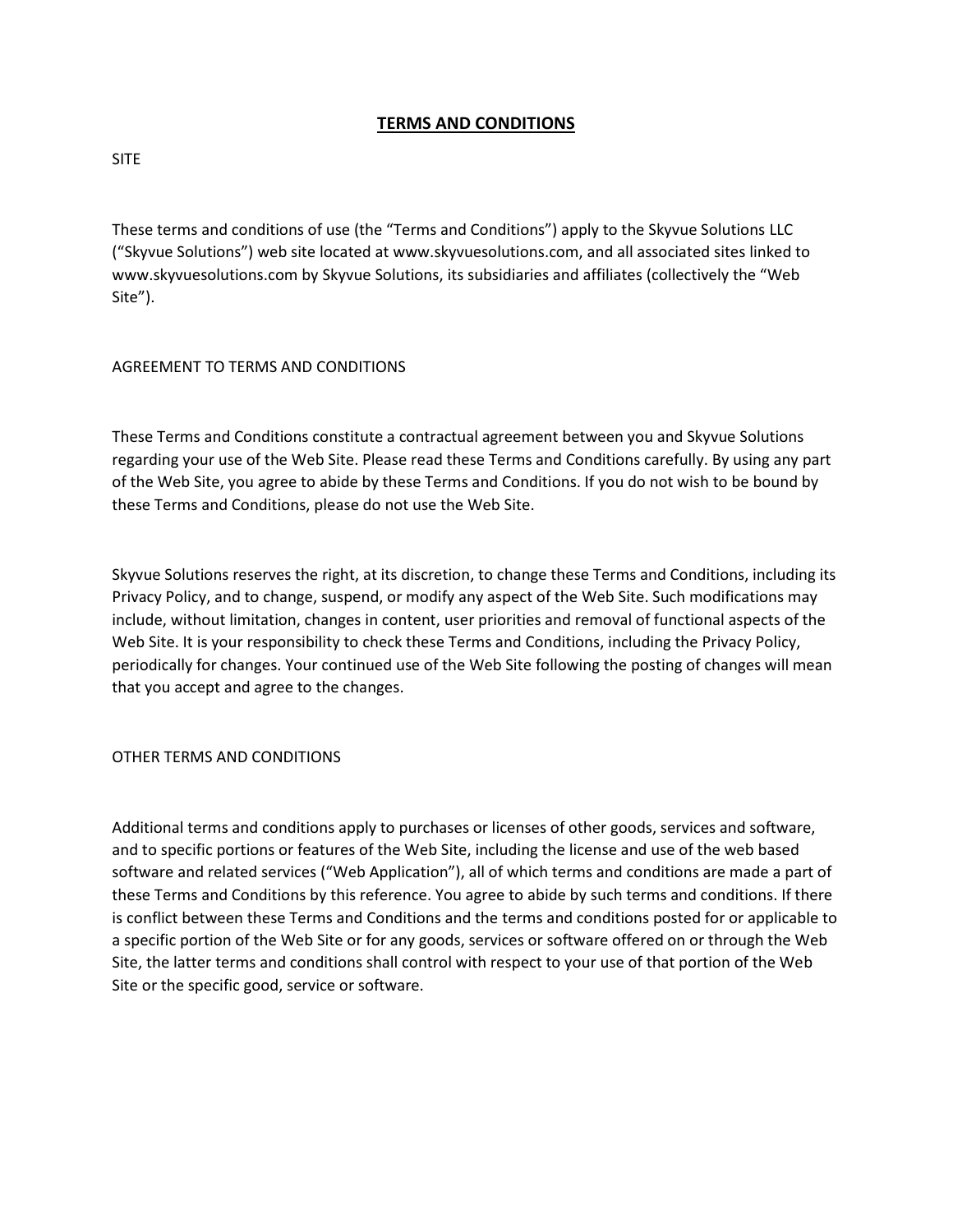#### LIMITED LICENSE

Skyvue Solutions hereby grants you a limited license for accessing the Web Site, which limited license is expressly and strictly limited to those uses set forth in this provision. The limited license permits you to display on your computer, print, download and use the underlying HTML, text, audio clips, video clips, and other Content, as defined below, that is made available to you on the Web Site for your internal purposes, and not for commercial purposes, provided that the Content is not modified and includes and prominently displays the associated copyright and trademark notice, and this limited license, on each copy of such Content. The license is further expressly limited to only the Content on the Web Site that can be accessed without an authorized username and password. Use of a username and password not intentionally provided to you directly by Skyvue Solutions, or its affiliates, licensees or subsidiaries, however else obtained, is not authorized within the meaning of this Agreement and is prohibited. No other use is permitted. Except as outlined above, nothing in this license shall be interpreted so as to confer to you any right to any intellectual property held by Skyvue Solutions or any other person who owns intellectual property in the Content provided on Skyvue Solutions's Web Site.

### COPYRIGHT AND TRADEMARK NOTICE

All text, photographs, video, audio, graphics, user interfaces, visual interfaces, trademarks, logos, artwork, presentations in any format, computer code and other content (collectively "Content"), including, but not limited to, the design, structure, selection, coordination, expression, "look and feel" and arrangement of such Content, is owned, controlled or licensed by or to Skyvue Solutions, and is protected by copyright, trademark and patent laws, and other intellectual property rights and unfair competition laws. Skyvue Solutions, and its associated logos, page headers, custom graphics, colors, buttons and other icons are trademarks and trade dress of Skyvue Solutions. Except as expressly provided in these Terms and Conditions, no part of this Web Site and no Content may be copied, reproduced, republished, uploaded, posted, publicly displayed, encoded, translated, transmitted or distributed in any way to any other computer, server, web site or other medium for publication or distribution or for any commercial enterprise, without Skyvue Solutions's prior written consent. Neither the Web Site or Content, nor any portion thereof, may be stored in a computer except as reasonably necessary for personal and non-commercial use; however, any print out of any page of the Web Site or portion thereof, must include Skyvue Solutions's copyright and trademark notices.

#### NO UNLAWFUL OR PROHIBITED USE

You may not use the Web Site or Content for any purpose that is unlawful or prohibited by these Terms and Conditions. You may not use the Web Site in any manner that could damage, disable, overburden, or impair any of Skyvue Solutions's servers or the network(s) connected to any of Skyvue Solutions's servers, or interfere with any other party's use and enjoyment of the Web Site or other products and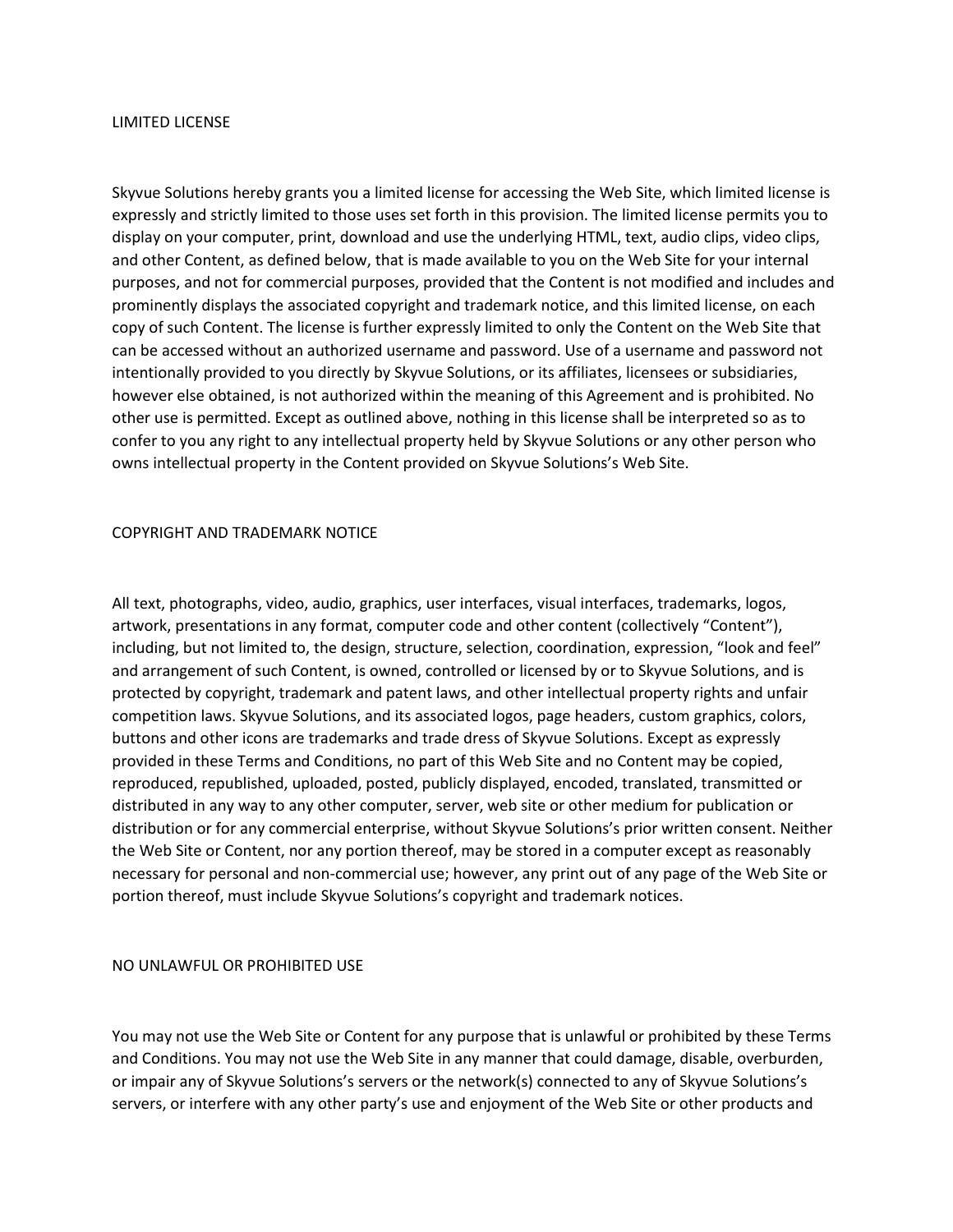services offered through the Web Site. You may not attempt to gain unauthorized access to any portion or feature of the Web Site, or any other accounts, computer systems or networks connected to the Web Site or any of Skyvue Solutions's servers or to any of the services or software offered by or through the Web Site, through hacking, password mining or any other means. You may not obtain or attempt to obtain through any means any materials or information not intentionally made available to you through the Web Site or other product or service provided.

#### **LINKING**

Without the prior written consent of Skyvue Solutions, you may not use any of Skyvue Solutions's proprietary logos, marks or other distinctive graphics, video or audio material or other Content in your links. You may not link to the Web Site or to any page thereof or engage in the practice of "deep linking" in any manner reasonably likely to: (a) imply affiliation with or endorsement or sponsorship of or by Skyvue Solutions; (b) cause confusion, mistake, or deception; (c) dilute Skyvue Solutions trademarks or service marks; (d) otherwise violate provincial or federal law; or (e) constitute improper derision or disclosure concerning Skyvue Solutions, and its officers, directors, members, managers, agents, or licensees. You may not frame or otherwise incorporate into another web site any of the Content or materials on the Web Site without the prior written consent of Skyvue Solutions.

## YOUR RESPONSIBILITIES

You shall (a) be responsible for your compliance with these Terms and Conditions and all activities occurring within or from the Web Site, your construction project portfolio and your construction project, (b) be solely responsible for the accuracy, quality, integrity and legality of, and for the means by which you acquired any information or data posted on the Web Site, and your use of the Web Site (c) use commercially reasonable efforts to prevent unauthorized access to or use of the Web Site and other products and services available on the Web Site, and notify Skyvue Solutions promptly of any such unauthorized access or use, and (d) use the Web Site only in accordance with any user guide that Skyvue Solutions may promulgate from time to time and applicable laws and government regulations. You shall not (a) make the Web Site available to anyone else, (b) sell, resell, rent or lease the Web Site and the products and services available thereon, (c) use the Web Site to store or transmit infringing, libelous, or otherwise unlawful or tortious material, or to store or transmit material in violation of third-party privacy rights, (d) use the Web Site to store or transmit malicious code or malware, or to engage in phishing or other fraudulent activity, (e) interfere with or disrupt the integrity or performance of the Web Site third-party data and content contained therein, or (f) attempt to gain unauthorized access to the Web Site or the systems or networks of Skyvue Solutions.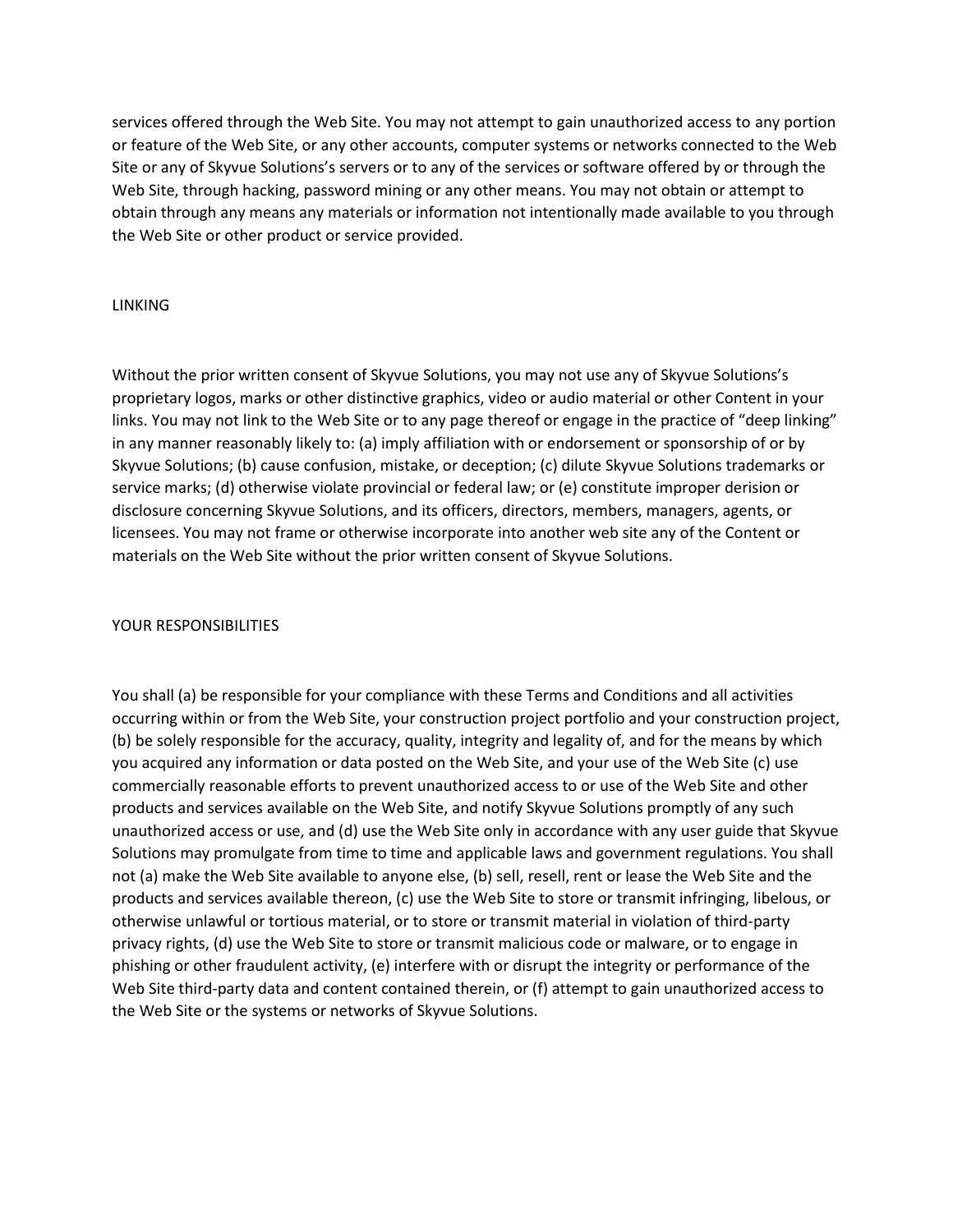In addition, in using the Web Site you shall not:

– impersonate any other person;

– falsely say or imply that you are associated with another person or entity;

– submit content in exchange for payment or other consideration from another person or entity, or otherwise use the Web Site in connection with unsolicited commercial messages;

– violate any anti-spam or similar law;

– collect information about other Web Site users without their express consent;

– use or enable the use of any automated system that calls to the Web Site more frequently than may reasonably be performed by a human user using a standard web browser;

Submit or link to any content that:

- infringes or violates the intellectual property or other rights of any person or entity;
- Intentionally interferes with the operation of the Web Site;
- violates anyone's privacy or publicity rights;
- breaches any duty of confidentiality that you owe to anyone;

– provides any non-public information about Skyvue Solutions or any other company or person without authorization (including the names and contact information for other Web Site users);

– is harassing, defamatory, abusive, lewd, pornographic, obscene or otherwise objectionable;

– contains or installs any viruses, worms, bugs, Trojan horses, malware or other code, files or programs designed or having the capability to disrupt, damage or limit the functionality of any software or hardware; or contains false or deceptive language, unsubstantiated or comparative claims regarding Skyvue Solutions, our affiliates, licensees or others' products, advertising, commercial referrals, or any other commercial solicitations.

#### TRACKING AND ANALYSIS

Skyvue Solutions may track and analyze your use of the Web Site and related products, services and software for the purpose of helping Skyvue Solutions improve both the Web Site and your experience in using the Web Site and services and software, including the Web Application. We may disclose such data about your use of the Web Site, services and software ("Usage Statistics") to third parties for the purpose of assisting Skyvue Solutions in such tracking and analysis, or as required by law.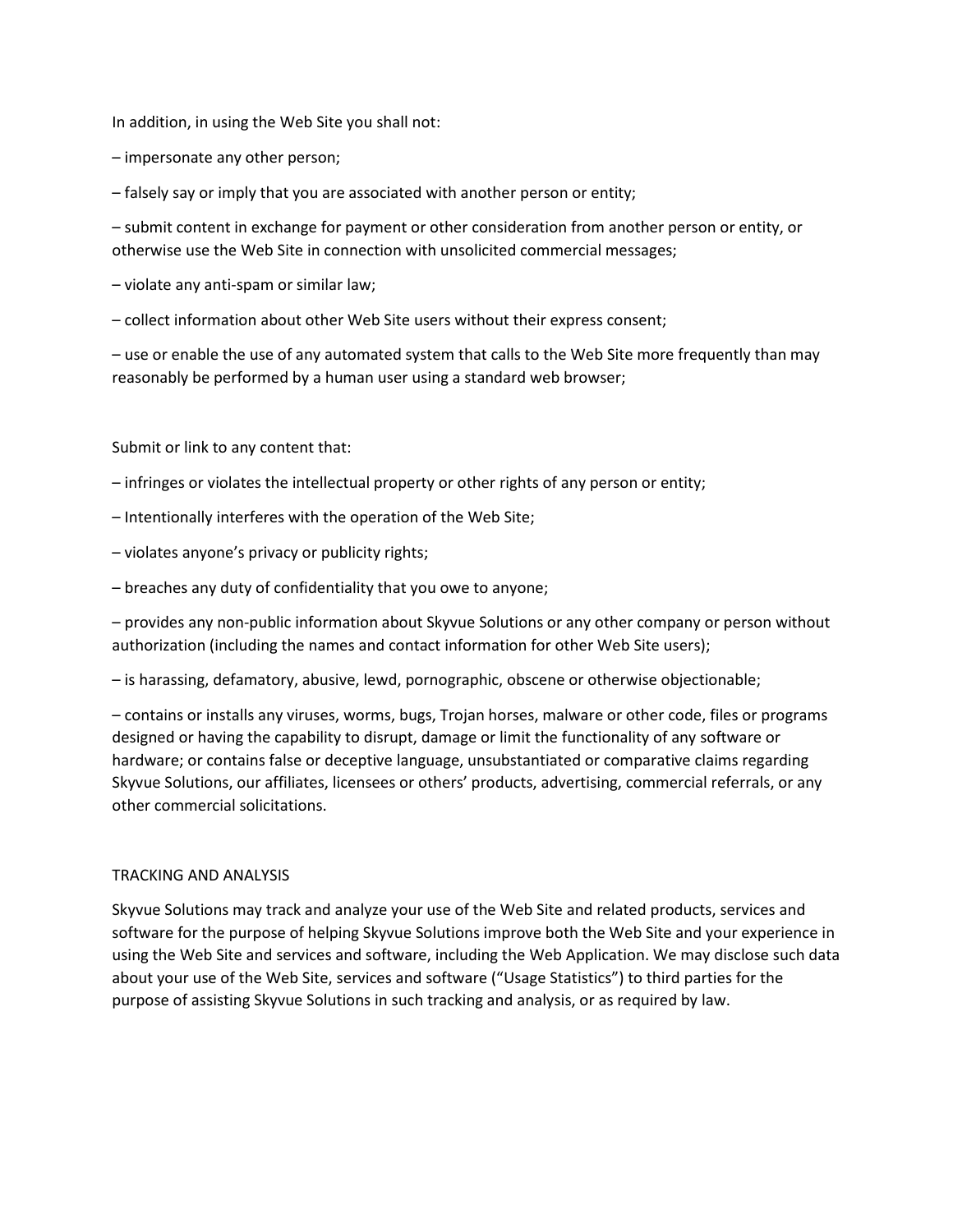#### ACCESS AND DELAYS IN SERVICE

You acknowledge that Skyvue Solutions has made reasonable efforts to provide you with access to the Web Site. Further, Skyvue Solutions shall not be liable to you for any loss or liability resulting, directly or indirectly, from delays, inaccuracies, errors, omissions or interruptions of the Web Site for any reason, including, without limitation, electronic or mechanical equipment failures, connection problems, defects, failure of the World Wide Web, weather, strikes, walkouts, fire, acts of God, acts of war, or to other like causes. Skyvue Solutions reserves the right to interrupt the operation of the Web Site, or any portion thereof, as necessary to perform routine or non-routine maintenance, error correction or other changes and to modify or change the Web Site, or any portion thereof.

### DISCLAIMER

SKYVUE SOLUTIONS DOES NOT PROMISE THAT THE WEB SITE OR ANY CONTENT OR FEATURE WILL BE ERROR FREE OR UNINTERRUPTED OR THAT ANY DEFECTS WILL BE CORRECTED. YOU ACKNOWLEDGE THAT THE WEB SITE AND CONTENT ARE PROVIDED TO YOU ON AN "AS IS", "WHEN AVAILABLE" AND "WITH ALL FAULTS" BASIS. SKYVUE SOLUTIONS EXPRESSLY DISCLAIMS ANY AND ALL REPRESENTATIONS, WARRANTIES AND CONDITIONS, WHETHER EXPRESS, ORAL, IMPLIED, STATUTORY OR OTHERWISE, INCLUDING ANY IMPLIED WARRANTY OF MERCHANTABILITY, FITNESS FOR A PARTICULAR PURPOSE, TITLE, NON-INFRINGEMENT, OR ANY WARRANTIES ARISING BY VIRTUE OF CUSTOM OF TRADE OR COURSE OF DEALING. FURTHER, SKYVUE SOLUTIONS NEITHER REPRESENTS NOR WARRANTS THAT THE WEB SITE AND CONTENT WILL MEET YOUR REQUIREMENTS OR IS SUITABLE FOR YOUR NEEDS OR WILL ACHIEVE ANY DESIRED RESULT.

#### VIRUSES

You acknowledge and agree that Skyvue Solutions has made reasonable efforts to ensure that no viruses or programs with similar functions to that of a virus operate on, or move through, the Web Site and Web Application. You hereby assume all responsibility (and thereby hold Skyvue Solutions harmless), by whatever means deemed most appropriate for your needs, for detecting and removing any virus or program with a similar function to that of a virus.

## LIMITATION OF LIABILITY

EXCEPT WHERE PROHIBITED BY LAW, NEITHER SKYVUE SOLUTIONS NOR ANY OTHER THIRD PARTY INVOLVED IN CREATING, PRODUCING OR DELIVERING THE WEB SITE AND CONTENT SHALL BE LIABLE FOR ANY DIRECT, INDIRECT, SPECIAL, INCIDENTAL, CONSEQUENTIAL, EXEMPLARY OR PUNITIVE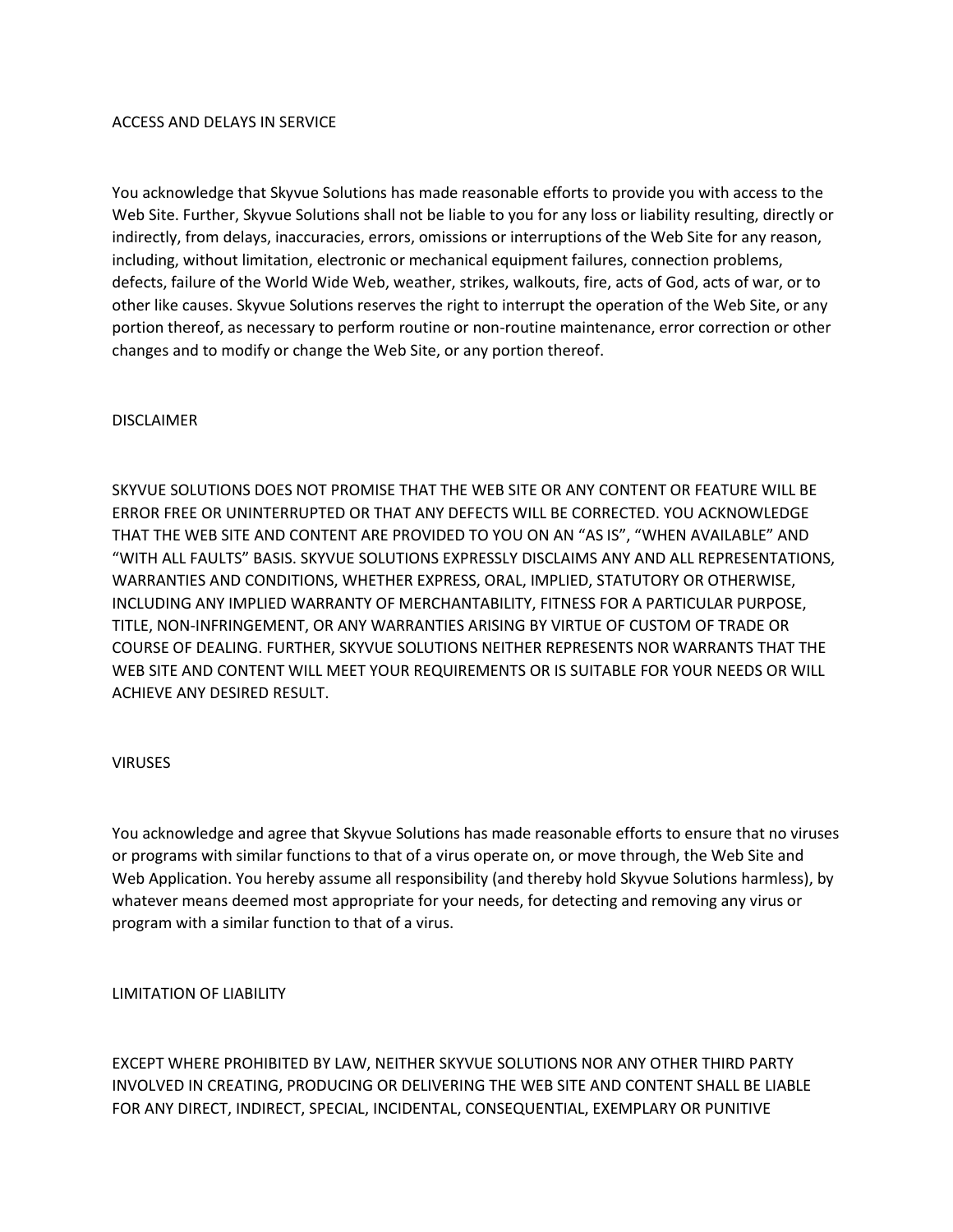DAMAGES, INCLUDING LOST PROFITS, ARISING OUT OF THE USE OR INABILITY TO USE THE WEB SITE FOR ANY PURPOSE WHATSOEVER.

### INDEMNIFICATION

You agree to defend, indemnify and hold Skyvue Solutions, its members, managers, shareholders, directors, employees, agents, representatives, predecessors, successors in interest, affiliates and licensees harmless from and against all claims, demands, loss, liability, costs and expenses, including attorneys' fees, arising from, in connection with or relating to your use of the Web Site.

## VIOLATION OF THESE TERMS AND CONDITIONS

We may disclose any information we have about you (including your identity) if we determine that such disclosure is necessary in connection with any investigation or complaint regarding your use of the Web Site, or to identify, contact or bring legal action against someone who may be causing injury to or interference with our rights or property or the rights or property of visitors or users of the Web Site. You agree that we may, in our sole discretion, terminate your access to the Web Site and block your future access if we determine you have violated these Terms and Conditions or other agreements which may be associated with your use of this Web Site, including the Web Application. If we do take legal action against you as a result of your violation of the Terms and Conditions or other agreements which may be associated with your use of this Web Site, we will be entitled to recover from you, and you agree to pay, all reasonable attorneys' fees and costs incurred by us in connection with such action, in addition to any other relief granted to Skyvue Solutions.

## GOVERNING LAW AND FORUM; LIMITATIONS

The laws of the United States, excluding any rule or principle that would refer to and apply the substantive law of another jurisdiction, shall govern these Terms and Conditions. To the extent allowed by applicable law, any claims or causes of action arising from or relating to your access and use of the Web Site as contemplated by these Terms and Conditions must be instituted within one (1) year from the date upon which such claim or cause arose, or such claim or cause is barred.